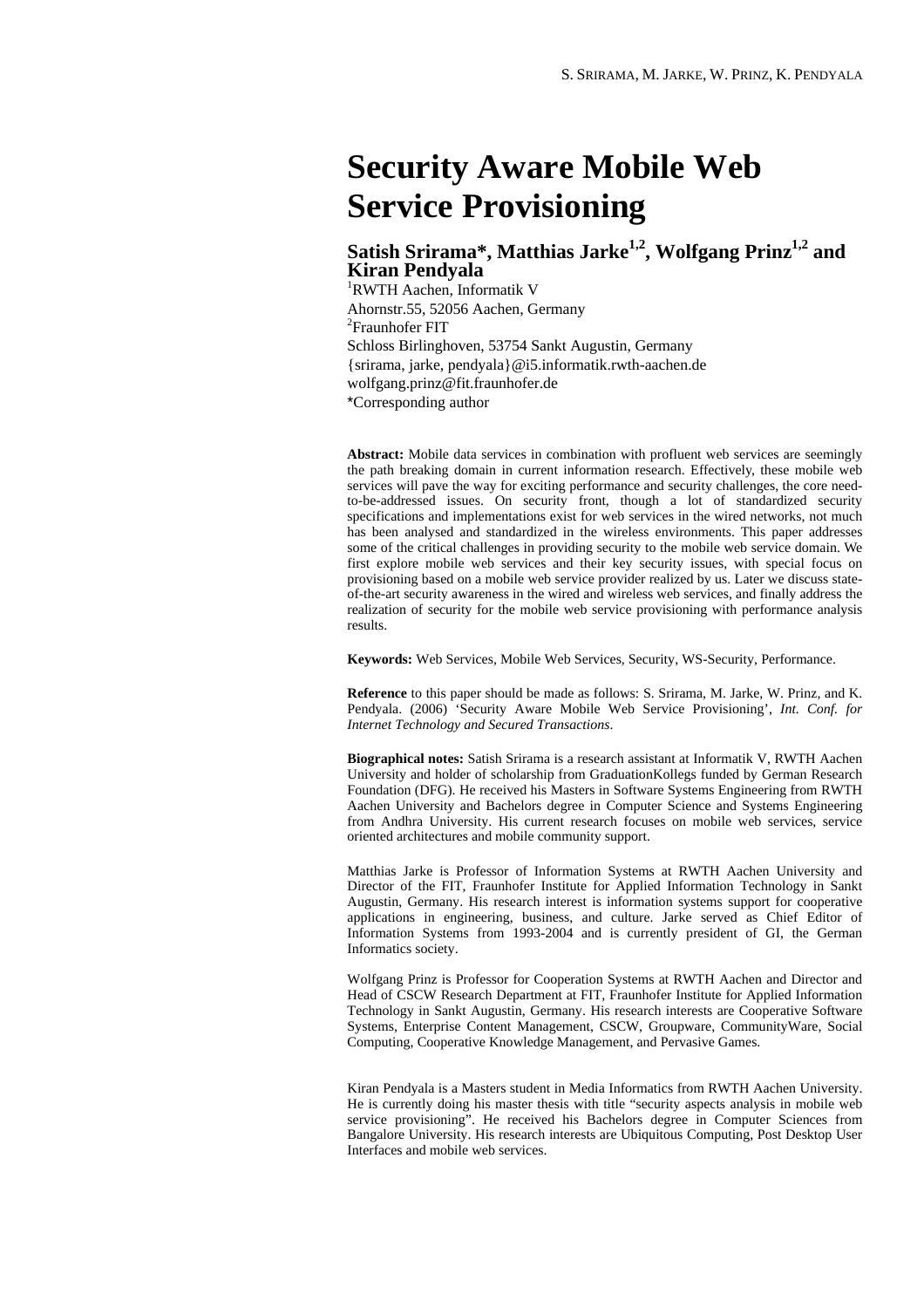# **1 INTRODUCTION**

As mobile and wireless applications are growing ubiquitous in conjunction with the fast developing web services, the ability to provide secure and reliable communication in the vulnerable and volatile mobile ad-hoc topologies is vastly becoming necessary. Unfortunately these pervasive networks, where a central administration is not always possible; the security implementation is hard and challenging. Moreover with the advent of easily readable web services, mobile web services, the complexity to realize security increased further. Secure provisioning of mobile web services needs proper identification mechanism, access control, data integrity and confidentiality. It also requires policies and trust relations to be established between users as well as between users and service providers.

Even though a lot of standardized security specifications, protocols and implementations like WS-Security [1], SAML [2] etc., exist for web services in traditional wired networks, not much has been explored and standardized in wireless environments, with feasibility, till date. Some of the reasons for this poor state might be the lack of active commercial data applications due to the limited resources of the mobile terminals like memory, processing capability, and the low transmission rates of the wireless mediums. Our study contributes to this work and tries to bridge this gap, with main focus at realizing some of the existing security standards in the mobile web services domain.

The paper discusses our project "Mobile Web Service Provisioning", with its security issues, challenges and difficulties in inducing the current existing security standards. Breaches specific to web services such as sniffing, tampering, snooping etc. are considered along with general security breaches like man-in-the-middle attacks, denial-of-service attacks, and intrusion. The paper is organized as follows:

In Section 2, we discuss the concept and applications of mobile web service provisioning, whereas section 3 addresses the security challenges in mobile web services. Section 4 describes existing and emerging standards in mobile and web service domains. Section 5 discusses some of the security realization details and their analysis on our Mobile Host. Section 6 concludes the paper with possible future research directions.

# **2 MOBILE WEB SERVICE PROVISIONING**

As high end mobile phones and all-ip broadband based mobile networks are fast creeping into the current market, the increase in usage of mobile data services by a roaming user is quite evident. To that effect, lots of organizations have been established, up and running, to accomplish these necessities of this large user base in mobile data services domain [3]. Although today's bulk of the end users still relay on mobiles only for voice calls, the previous argument will augment the usage of other services especially data services very soon. The statistic analysis provided by Idealliance [4] further enhances the point that very near in future; best part of the requirement will end up at a device called high-end mobile phone/handset.

Web services, on the other hand, are an intriguing prospect in the field of current information systems engineering. Web services are a distributed component model, based on Service Oriented Architecture (SOA) [5], with primary motive of achieving loose coupling and cross-platform interoperability across applications. Its big advantage lies in its simplicity in expression, communication and servicing. The core components of web services architecture are Provider, Publisher and Consumer. The Provider develops a service and registers it with the Publisher. The public interfaces of the service are described using WSDL [6]. A prospective Consumer searches for the service at Publisher, gets the WSDL, interprets it and invokes the service from Provider. To mention, quite a few security mechanisms exist for standalone web services.

As the mobile data services and web services are promising enough, the thought of mobile web services is very much on the money within the context. To support the mobile web services, there exists many organisations such as OMA [7], LA [8] on the specification front; some practical data service applications such as OTA (over-theair provisioning), application handover etc. on the commercial front; and SUN, IBM toolkits [9-10] on the development front. Thus, though this is early stages, we can safely assume that mobile web services are the road ahead.



**Figure 1** *Basic mobile web services framework with Mobile Host*

In support of the above argument, a small mobile web service provider ("Mobile Host") [11] has been developed for resource constrained devices. Figure 1 shows the basic mobile web services framework with web services being provided from the Mobile Host. The striking point is that the service provider was possible on one of the earliest high end handset configuration (Sony Ericsson P800). The memory imprint was around ~130KB. The detailed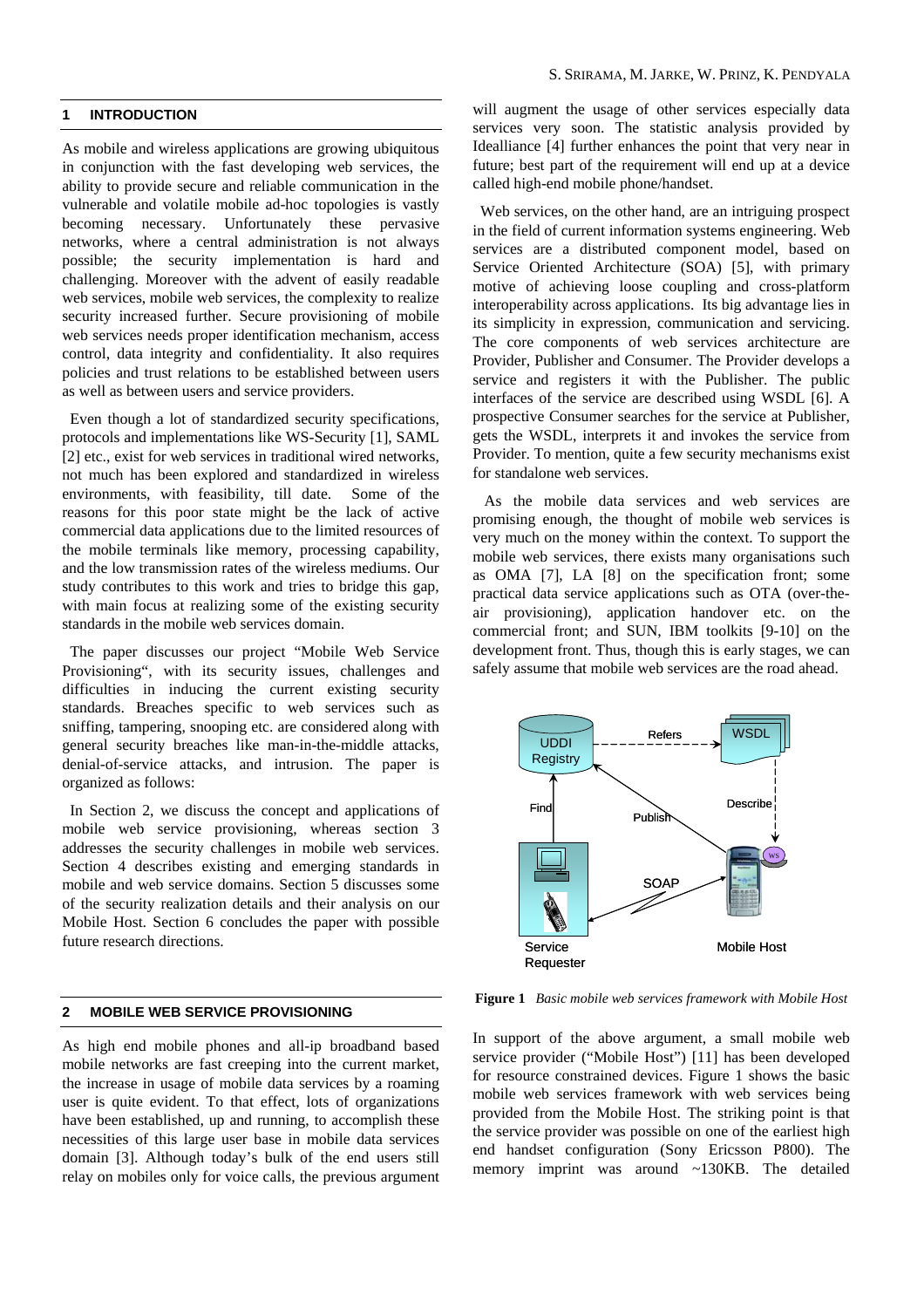#### SECURITY AWARE MOBILE WEB SERVICE PROVISIONING

performance analysis conducted with the Mobile Host showed that the processing capability, time frames are very much within the acceptance levels.

In a commercial picture, mobile hosting of web services can exhibit its potential in various ways. Primarily, the cellular phone can act as a multi-user device without additional manual effort on part of the mobile carrier. The approach finds many of its applications in domains like collaborative learning, social systems, mobile community support etc. One can also foresee a strong drive towards P2P architectures in mobile world. Mobile Host thus creates a new trend and lead to manifold opportunities to mobile operators, wireless equipment vendors, third-party application developers, and end users [12].

So the Mobile Host on a latest available configuration, coupled with impressing mobile web services and high speed mobile networks, emphasizes high reality and holds a very exciting prospect. This very fundamental factor is influencing us to further explore this domain. Our current research focuses at QoS aspects of the Mobile Host, with main concern at security implications of this approach.

# **3 SECURITY CHALLENGES FOR MOBILE WEB SERVICES**

Once the web service is deployed on the Mobile Host, the service is prone to different types of security breaches like denial-of-service attacks, man-in-the-middle attacks, intrusion, spoofing etc. As web services use message-based technologies for complex transactions across multiple domains, traditional point-to-point security paradigms fall short. Potentially, a web-service message traverses through several intermediaries before it reaches its final destination. Therefore, the need for sophisticated end-to-end messagelevel security becomes a high priority and is not addressed by existing security technologies.



**Figure 2** *Typical security breaches in mobile web services*

Figure 2 depicts some of the typical security breaches in web service and wireless environments. Spoofing is a means of accessing a system with false identity. Proper

authentication and authorization principles are to be used to cover spoofing and unauthorized access. Tampering is an act of unauthorized modification of a web service message in network. Network eavesdropping is to monitor traffic for sensitive data such as plaintext passwords by placing sniffers in the middle of the network. Proper encryption and digital signatures can help in avoiding tampering and network eavesdropping attacks.

Generally WSDL files reveal lot of information about a web service and other sensitive information like configuration data of servers. Use authorized access for WSDL downloads to avoid this disclosure. Replaying a valid changed or unchanged message to a web service by impersonating the client is referred as replay attack. The unchanged message replay attack, basic replay attack, can be avoided by using nonce, a cryptographically unique value, with the web service message. Denial-of-service is a process of making a system, server or application unavailable. For each individual service, maintaining and understanding the collection of data can help in protecting it from denial-of-service attacks. But having such a scenario implemented on the resource constrained mobile phones could be impractical. Security policies and high-level access control should help to a certain extent in this regard.

At a minimum, the web service communication should support the basic security requirements as emphasized in figure 3. Secure message transmission is achieved by ensuring confidentiality and data integrity, while authentication and authorization will ensure that the service is accessed only by the trusted service requestors.



**Figure 3** *Basic security requirements for mobile web services*

#### **4 EXISTING/EMERGING STANDARDS**

Before considering the realization of security challenges for the mobile web services domain, this section discusses briefly the existing security standards, specifications and some relevant notable projects in web services and wireless domains. Listed below are some of the standard committees and organizations working around web services, wireless domain and their security: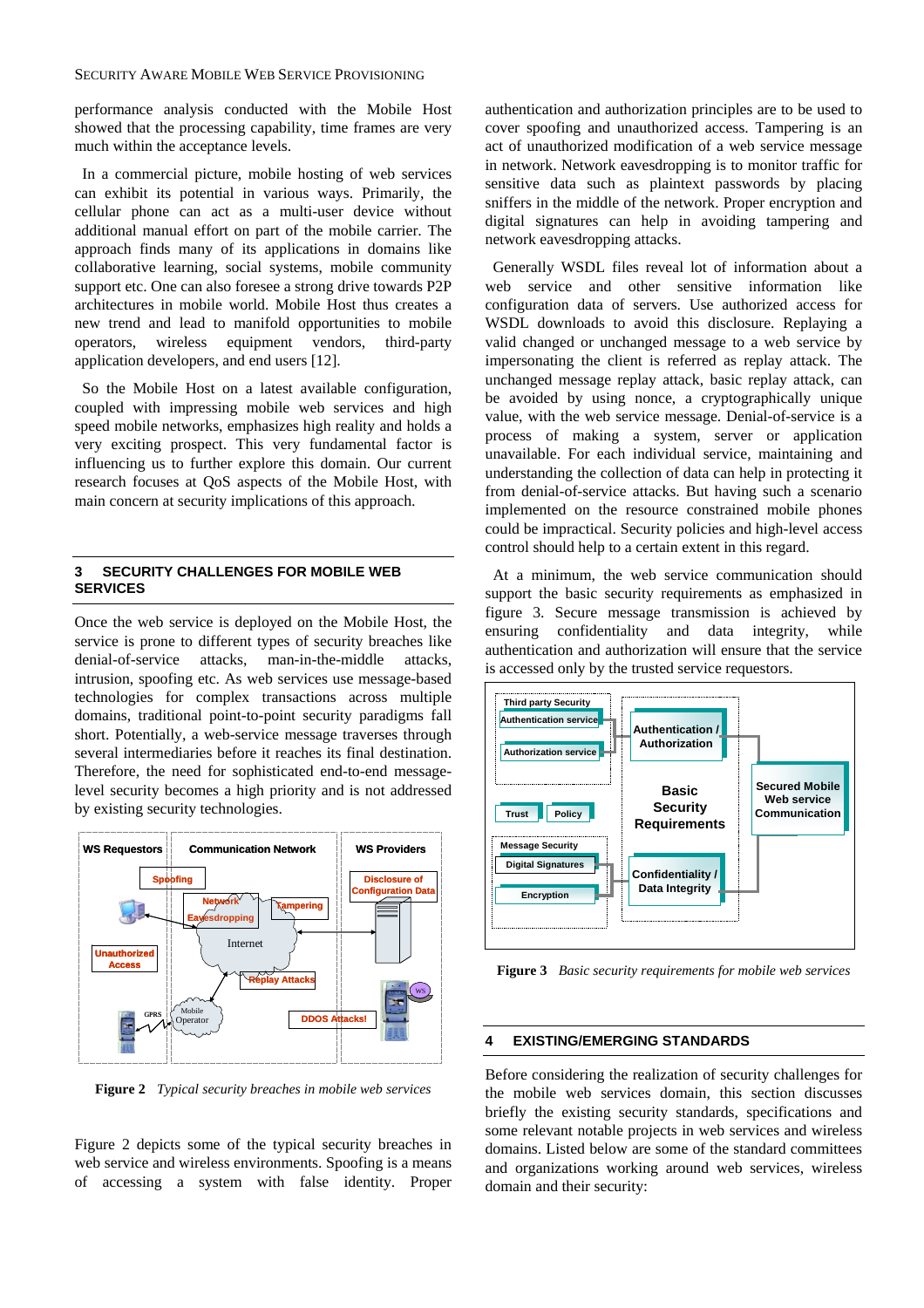W3C [13] is primarily responsible for SOAP [14], XML Encryption [15], XML Signature [16] and WSDL standards.

interest in web service specific standards and it owns primary areas of our interest such as WS-Security and • OASIS [17] is an organization which has larger SAML standards.

providing a framework for interoperable federated identity. Liberty Alliance (LA) group was aimed at

services. • Open Mobile Alliance (OMA) was formed to develop and promote interoperability for mobile data

based on SOAP protocol, which in turn exchanges The web service communication is now-a-days mostly information in XML format. Traditional SOAP protocol from W3C does not exactly provide ways for secure communication. Mainly OASIS standards with the help of XML standards like XML Signature and XML Encryption provides cryptographic protection, and thus help in securing a web service message. The WS-Security specification from OASIS is the core element in web service security realm. It provides ways to add security headers to SOAP envelopes, attach security tokens and credentials to a message, insert a timestamp, sign the messages, and encrypt the message.

extension of WS-Security and specifies the language to Security Assertion Markup Language (SAML) is an exchange identity, attribute and authorization information between various parties involved in web service communication in an interoperable way. This SAML in combination with LA specification framework could help in achieving Single-sign-on. The basic components of LA framework are Principal, Service provider and Identity provider. LA framework's primary provisions are Federation, Single-sign-on and Circle-of-Trust. Federation establishes relationship between any two of the basic LA components. Single-sign-on is a mechanism where the authentication, provided to Principal by the Identity Provider, can be maintained to multiple Service Providers. Circle-of-Trust establishes trust between Service Providers and Identity Providers with agreements upon which Principals can make transactions and exchange information in a seamless and secure way.

specification/framework for mobile data services to achieve In addition, OMA group is concentrating to have a unique interoperability. OMA was formed in June 2002 by nearly 200 companies including the world's leading mobile operators, device and network suppliers, information technology companies and content and service providers. Mobility and roaming are the obvious key characteristics which are hindrances to mobile web service interactions. The current possible mobile web service applications have a number of drawbacks as following. First, the applications should be created through tightly-coupled, costly and close alliances between value-added service providers. Second,

they have to be created based on a mixture of mostly propriety models and disparate standards such as WAP, Location, Presence, Identity etc. Furthermore, most of the standards to develop these applications have been devised specifically for the mobile environment from the ground up. All these drawbacks will draw high complexity to deploy, integrate and use these applications and services.

destined to cover all the drawbacks mentioned above and The OMA Web Services Enabler specification [18] is envisioned to support the following mobile web service interactions:

- Server-to-server
- Server-to-mobile terminal •
- Mobile terminal-to-server
- Mobile terminal-to-mobile terminal (peer-to-peer)

#### **5 SECURITY REALIZATION AND ANALYSIS**

As discussed earlier, secure provisioning of mobile web services needs proper message-level security consisting data integrity, confidentiality and end-point access security that constitutes authentication, access control. Since, there exists no approved specific mobile web service standards and lot of propriety interfaces are involved, the security was analyzed on a case-by-case scenario.

# **5.1 Design Model**

Figure 4 depicts our architecture to realize the basic security principles for the Mobile Host.



**Figure 4** *Proposed security realization scenario of Mobile Host*

O nce a web service is deployed on Mobile Host; any WS c lient can request for the service. The SOAP message along with the WS-Security information is routed across the internet to the Mobile Host. The message-level security information is extracted and addressed at the Mobile Host while the end-point access security is handled by a third party on behalf of the Mobile Host. Then the corresponding service details are extracted and the service is invoked. The SOAP response is sent back to the client across the same route.

#### **plementation Model 5.2 Im**

As far as the realization of the WS-Security for Mobile Host is concerned, we have used J2ME MIDP2.0 [19] for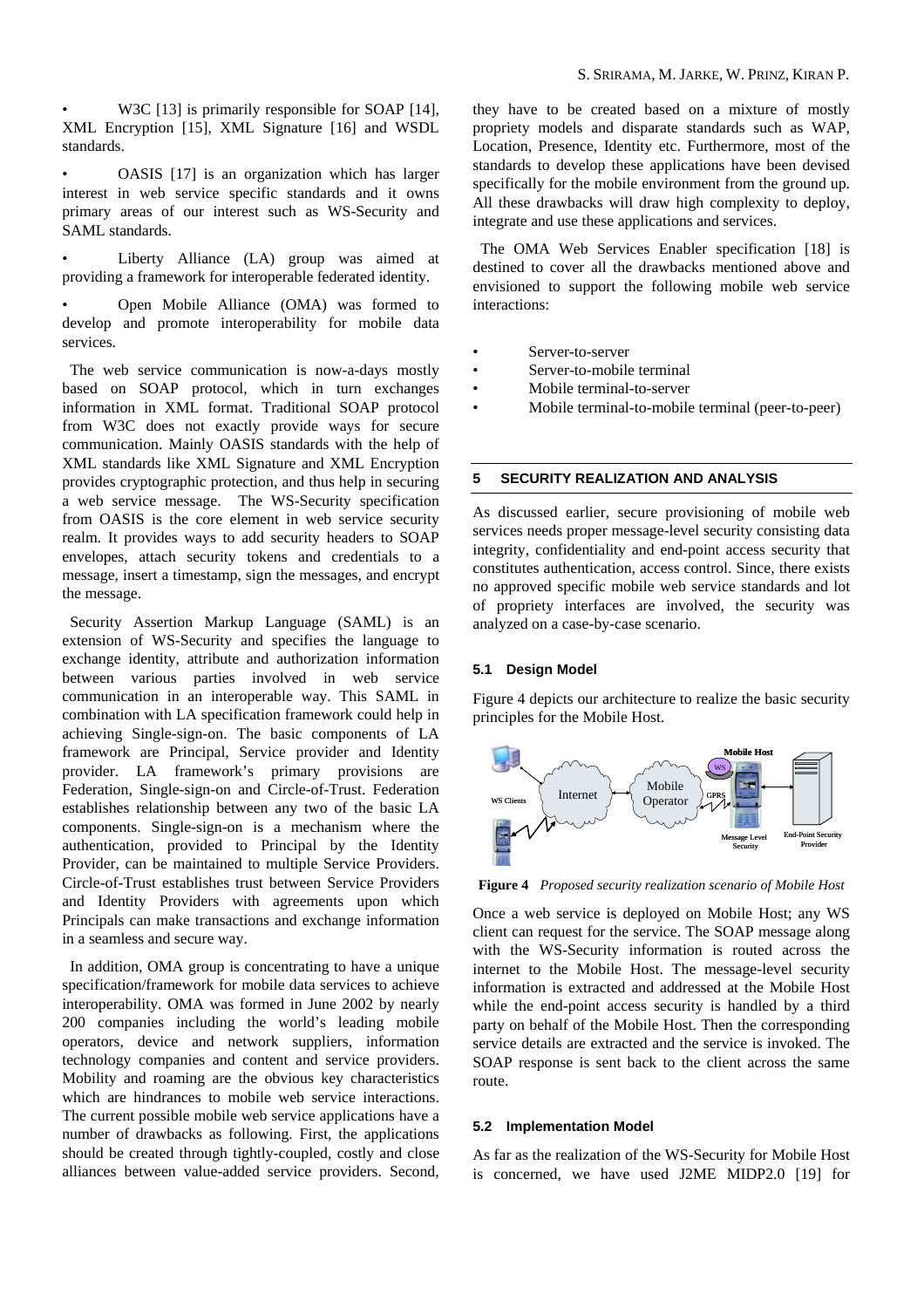implementation on a Sony Ericsson P910i. The device supports MIDP2.0 with CLDC1.0 [20] configuration. For cryptographic algorithms and digital signers, java based light weight cryptographic API from Bouncy Castle crypto package [21] is used. KSoap2 [22], the java API based on KXml2 [23], is adapted by us according to WS-Security standard and utilized to create the request/response web service messages.



**Figure 5** *Web Service handler of the Mobile Host*

The web service security enabled WS Handler of the Mobile Host is shown in figure 5. The SOAP Processor extracts the SOAP messages from web service requests. The Security Handler does the respective security tasks/checks over the message and transfers decrypted message to the service handler, which extracts the service details and invokes the respective service. Effectively, the handler manages the full message-level security and assists in end-point security.

symmetric encryption algorithm and the generated To realize confidentiality, the message was ciphered with symmetric key is exchanged by means of asymmetric encryption method. The message was tested against various symmetric encryption algorithms including the WS-Security mandatory algorithms, namely, TRIPLEDES [24], AES-128, AES-192 and AES-256 [25]. The PKI algorithm used for key exchange was RSA-V1.5 [26] with 1024 and 2048 bit keys. Upon successful deployment and testing of confidentiality, we considered data integrity on top of confidentiality. The messages were digitally signed and tested against two signer algorithms, namely, DSAwithSHA1 (DSS) [27] and RSAwithSHA1 signature algorithms. Note that, as said earlier, all the algorithms mentioned above have been implemented using java based light weight bouncy castle cryptographic API.

As far as end-point security scenario is concerned, the basic service-level authentication and user-intervened In the service-level authentication, an authentication service is provided at the mobile web service provider which accepts a username and password and validates the client. Authentication can be password based, Public Key Infrastructure (PKI) based or certificate based. We have considered password based and PKI based authentication due to platform restrictions. The authorization were realized.

phone itself. This posed further problems with the resource Mobile Host stored the authentication details at the smart constraints of the smart phone, as the authentication information needed extra resources. An alternative for this scenario is provided, where the Mobile Host generates an authentication request to a standalone web service on behalf of the client. The client can then access any service provided by the Mobile Host. Both the authorization-service request and the service request must be generated in a single session. An alternative for the authentication would be the Single-sign-on addressed by SAML and LA.

In the user-intervened authorization, each of the services provided at the Mobile Host can be configured to obtain the providers (person using the Mobile Host) acceptance before providing the respective service to the WS requestor. Critical issues like disapprovals, user being busy and timeouts were also considered. The process was also automated by using an access control mechanism, based on the authentication details. Realization of Single-sign-on, where identity and credentials can be maintained for multiple sessions and parties, is currently under study and our future publications will address this issue.

# **5.3 Performance Model**

the time taken to encrypt the message with security information according to WS-Security standard  $(T_{reaec})$ , the time taken to serialize the encrypted message  $(T_{\text{reqs}})$ , the To analyze the performance of the Mobile Host with the security load, the durations of different activities during the web service invocation cycle are observed. The client initiates the call for the web service and the Mobile Host processes the request, populates the response, and sends response back to the client. The total time taken for this mobile web service invocation  $(T_{\text{mws}})$  constitutes, the time taken by client for constructing valid SOAP message  $(T_{cc})$ ,



**Figure 6** *Secured mobile web service invocation: operations and time stamps*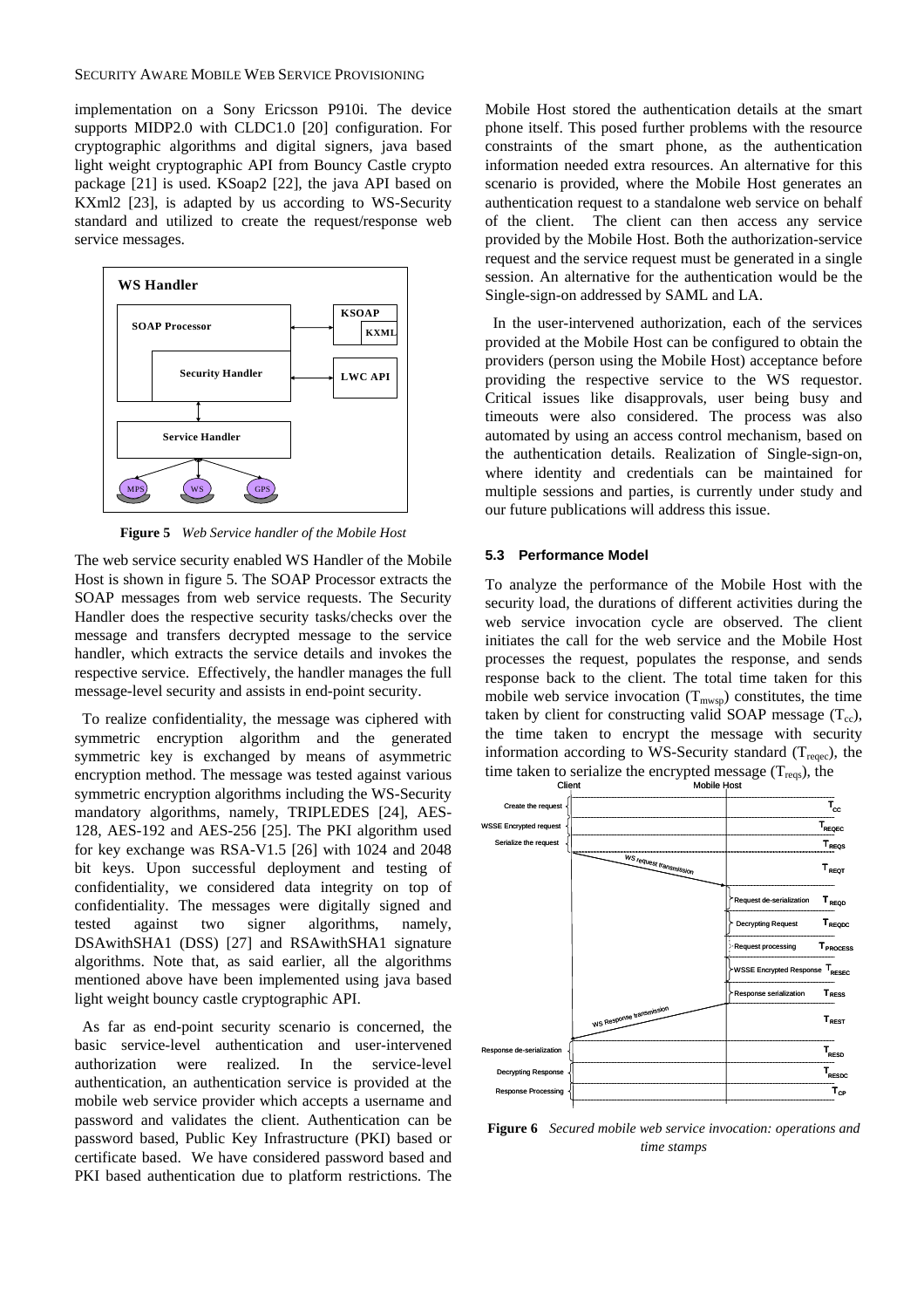time taken to transmit the SOAP request to Mobile Host  $(T_{\text{reat}})$ , the time taken for de-serializing the XML based SOAP request message  $(T_{\text{read}})$ , the time taken to decrypt the request message  $(T_{\text{readc}})$ , the time taken by the Mobile Host to execute the respective business logic and to populate the response  $(T_{process})$ , the time taken to encrypt the response message with security information  $(T_{\text{resec}})$ , the time taken for serializing the encrypted response message back to XML data streams  $(T_{\text{ress}})$ , the time taken to transmit the SOAP response back to the client  $(T_{rest})$ , the time taken to deserialize the response at the client  $(T_{\text{resd}})$ , the time taken by the client to decrypt the response message  $(T_{\text{resdc}})$ , and lastly the time taken by the client to process the response  $(T_{cn})$ . The invocation process is shown in Figure 6 and the total time taken for the mobile web service invocation is given in the following equation 1.

$$
\begin{array}{l} T_{m w s p} \hspace{-0.05cm} = T_{c c} \hspace{-0.05cm} + T_{re q c c} \hspace{-0.05cm} + T_{re q s} \hspace{-0.05cm} + T_{re q d} \hspace{-0.05cm} + T_{re q d c} \hspace{-0.05cm} + T_{process} \hspace{-0.05cm} + T_{rest} \hspace{-0.05cm} + T_{rest} \hspace{-0.05cm} + T_{rest} \hspace{-0.05cm} + T_{rest} \hspace{-0.05cm} + T_{rest} \hspace{-0.05cm} + T_{r s d} \hspace{-0.05cm} + T_{r s f c} \hspace{-0.05cm} + T_{c s f} \hspace{-0.05cm} + T_{r s f c} \hspace{-0.05cm} + T_{r s f c} \hspace{-0.05cm} + T_{r s f c} \hspace{-0.05cm} + T_{r s f} \hspace{-0.05cm} + T_{r s f} \hspace{-0.05cm} + T_{r s f} \hspace{-0.05cm} + T_{r s f} \hspace{-0.05cm} + T_{r s f} \hspace{-0.05cm} + T_{r s f} \hspace{-0.05cm} + T_{r s f} \hspace{-0.05cm} + T_{r s f} \hspace{-0.05cm} + T_{r s f} \hspace{-0.05cm} + T_{r s f} \hspace{-0.05cm} + T_{r s f} \hspace{-0.05cm} + T_{r s f} \hspace{-0.05cm} + T_{r s f} \hspace{-0.05cm} + T_{r s f} \hspace{-0.05cm} + T_{r s f} \hspace{-0.05cm} + T_{r s f} \hspace{-0.05cm} + T_{r s f} \hspace{-0.05cm} + T_{r s f} \hspace{-0.05cm} + T_{r s f} \hspace{-0.05cm} + T_{r s f} \hspace{-0.05cm} + T_{r s f} \hspace{-0.05cm} + T_{r s f} \hspace{-0.05cm} + T_{r s f} \hspace{-0.05cm} + T_{r s f} \hspace{-0.05cm} + T_{r s f} \hspace{-0.05cm} + T_{r s f} \hspace{-0.05cm} + T_{r s f} \hspace{-0
$$

The exact estimation of the  $T_{\text{reqt}}$  and  $T_{\text{rest}}$  time is not possible as the process needs the synchronization of time stamps of both Mobile Host and client. Moreover these transmission times were observed during our previous analysis [28]. Those results showed 90% of total invocation cycle is transmission time. So to analyze the minute extra delays due to security load, the whole invocation cycle is observed with both the invocation and processing of the WS request at the Mobile Host itself, thus eliminating the transmission aspects.

#### **5.4 Evaluation Model**

the Mobile Host domain. The performance of the Mobile reasonable quality of service. The parameters of interest were extra delay and variation in stability of the Mobile The main idea of our study was to realize the WS-Security standards for the mobile web service provisioning. For achieving this, different encryption algorithms, signer algorithms and authentication principles were analyzed in Host was observed during the feasibility analysis, for Host with the introduction of the security overhead. The implemented case-by-case solutions were evaluated recursively. Some of the results are discussed here:



# **Figure 7** *Timestamps of various phases of a message-level secured web service cycle*

its key is exchanged with RSA-1024 PKI algorithm. To response message was 2 KB. The total cycle for highly secured communication, AES-256 bit ciphered, cost around  $\sim$ 3 sec with RSAwithSHA1 signature and  $\sim$ 5.5 sec for DSAwithSHA1 signature. Figure 7 depicts times taken for various phases of a message level secured web service request/response cycle. The original message was ciphered with AES-256 algorithm and summarize further, the request message was 1 KB and

From the performance model, we can derive the mobile WS message security effort  $(T<sub>mwsse</sub>)$  as follows:

$$
T_{\text{mwsse}} \sim = T_{\text{reqec}} + T_{\text{reqdc}} + T_{\text{resec}} + T_{\text{resdc}} \tag{2}
$$

The extra load to the message size caused by the added security information and the extra delay thus obtained are not of the main concern as this all adds to the transmission delay. With the advent of the interim-generation technologies like GPRS [29] and EDGE [30], and thirdgeneration technologies like UMTS [31], still higher data transmission rates are achieved in the wireless domain, in the order of few hundreds of Kbs to 2 Mbs. Most recently with the advent of 4G technologies and their deployment in south Asian countries suggests that mobile data transmissions of the rate of few GB is also possible [32]. These developments should drastically reduce the transmission delays and thus make the Mobile Host soon realizable in commercial environments also.

web service communication, are reasonable. The following analysis against various symmetric algorithms for an entire request-response web service cycle. Based on this, we can say that the additional efforts as shown in figure 7, in achieving the highest possible secured feasibility report further shows the message-level security



**Figure 8** *Comparison of timestamps with various symmetric key algorithms*

messages in mobile web service provisioning is to use AES The analysis shown in Figure 8 emphasizes that not much effort difference exists on security front, out of mandatory standards. We can conclude that the best way of securing